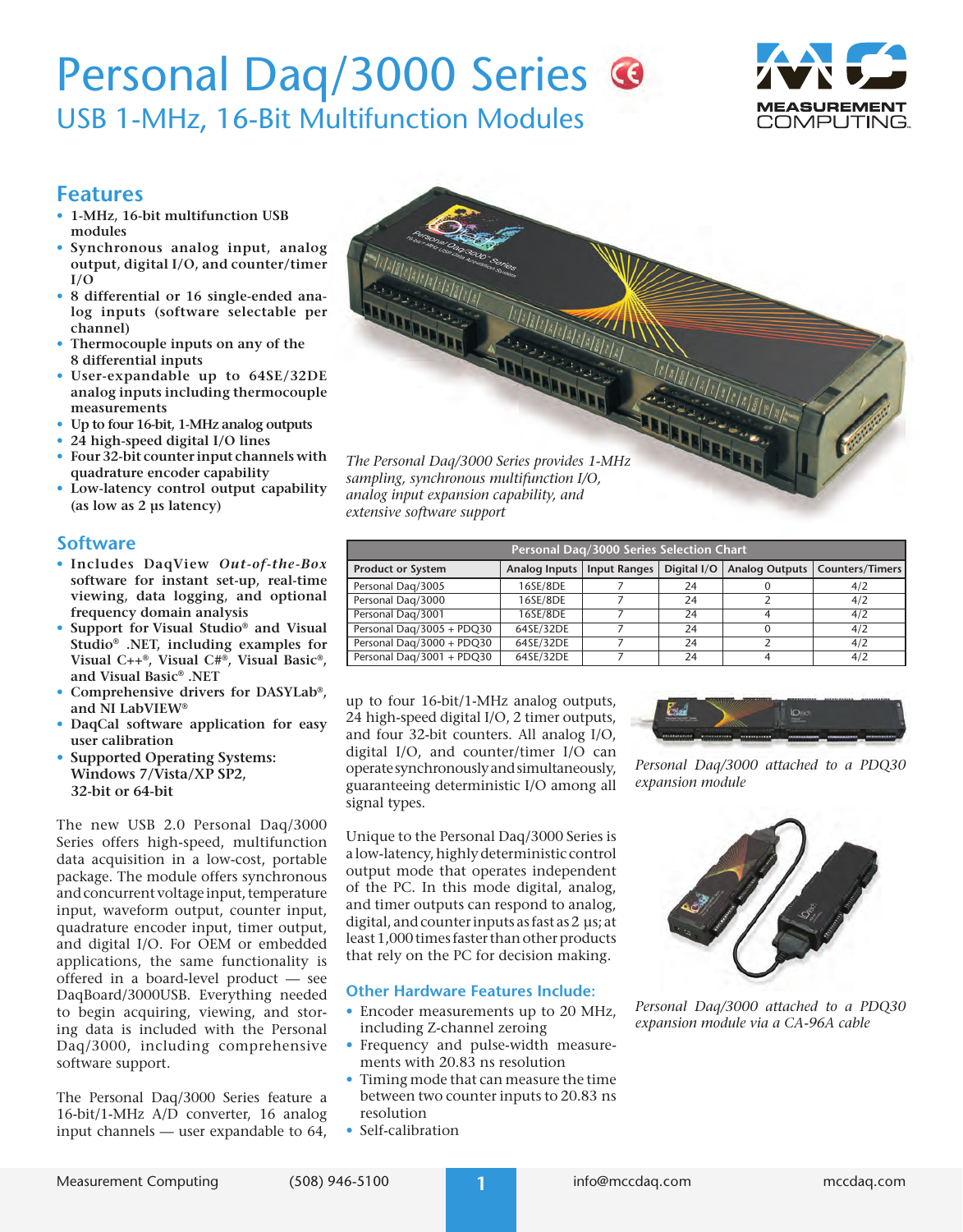

### **Software**

Included with the Personal Daq/3000 Series is new DaqView software, a comprehensive *Out-of-the-Box* application that enables set-up, data logging, and real-time data viewing without any programming skills. DaqView also features direct-to-Excel® enhancements, and FFT analysis, statistics.

Also included with the Personal Daq/3000 Series is a complete set of drivers and detailed example programs for the most popular programming languages and software packages. Driver support includes Visual Basic®, C/C++, DASYLab®, NI LabVIEW®. DaqCOM provides Windows® based ActiveX/COM-based programming tools for Microsoft® Visual Studio® and Visual Studio® .NET.

## **Analog Input**

The Personal Daq/3000 Series has a 16-bit, 1-MHz A/D coupled with 16 single-ended, 8 differential analog inputs, or 8 differential thermocouple inputs. Seven software programmable ranges provide inputs from ±10V to ±100 mV full scale. Each channel can be software-configured for a different range, as well as for single-ended or differential bipolar input, or thermocouple input.

Every analog input on the Personal Daq or on the PDQ30 expansion option can accept a thermocouple (TC) input. Builtin cold-junction sensors are provided for each of the removable screw-terminal connectors, and any TC type can be attached to any channel. When measuring TCs the Personal Daq operates in an over-sample mode, where multiple readings are taken on each TC channel, digitally filtered, cold-junction compensated, and converted to temperature. As a result, channels with TC's attached are measured at a rate from 50 Hz to 10 kHz, depending on how much over sampling is selected. In-line cycle rejection mode, over sampling occurs during one cycle of either 50 Hz or 60 Hz, providing a high level of 50 Hz or 60 Hz rejection.

## **Analog Channel Expansion**

Adding additional analog input channels for the Personal Daq/3000 Series is easy using the optional PDQ30 expansion module. The PDQ30 connects to the Personal Daq/3000 Series by either plugging directly into the expansion connector, or via a cable if distance is required between the two units. The PDQ30 provides an additional 48SE/24DE analog inputs, or 24 differential thermocouple inputs, software configured on a per channel basis. The total channel capacity with a PDQ30 attached is 64 single ended, or 32 differential inputs. The measurement speed of PDQ30 channels is the same 1 Msample/s as with Personal Daq/3000 channels. When configured to measure thermocouple channels the system sample rate is typically 50 Hz to 10 kHz per channel. This reduction in sample rate insures that temperature measurements are accurate, low noise, and stable.

## **Synchronous I/O**

The Personal Daq/3000 Series can make analog measurements and read digital and counter inputs, while synchronously generating up to four analog outputs as well as digital pattern outputs. Digital and counter inputs do not affect the overall A/D rate because they use no time slot in the scanning sequencer. For example, an analog input channel can be scanned at the full 1-MHz A/D rate along with digital and counter input channels. The 1-MHz A/D rate is unaffected by the additional digital and counter channels. Other data acquisition devices provide no capability to scan digital/counter channels concurrent with analog channels, in which case digital and counter channels must be read asynchronously, which leads to a non-deterministic collection of data.

## **Input Scanning**

The Personal Daq/3000 has several scanning modes to address a wide variety of applications. A 512-location scan buffer can be loaded by the user with any combination of analog input channels. All analog input channels in the scan buffer are measured sequentially at 1 µs per channel. The user can also specify that the sequence repeat immediately, or repeat after a programmable delay from 0 to 19 hours, with 20.83 ns resolution. For example, in the fastest mode, with a 0 delay, a single analog channel can be scanned continuously at 1 Msamples/s; two analog channels can be scanned at 500 Ksamples/s each; 16 analog input channels can be scanned at 62.5 Ksamples/s.

Personal Daq/3000 digital inputs and counter inputs can be read in several modes. First, via software the digital inputs or counter inputs can be read asynchronously at anytime before, during, or after an analog input scan sequence. This mode is not deterministic as to exactly when the digital or counter input is read relative to an analog input channel.

In either of the two synchronous modes, the digital inputs and/or counter inputs are read with deterministic time correlation to the analog inputs. In the once-per-scan mode, all of the enabled digital inputs and counter inputs are read during the first analog measurement of an analog input scan sequence. The advantage of this mode as compared to most other devices is the digital and counter inputs do not consume an analog input time slot, and therefore do not reduce the available bandwidth for analog input measurements. For example, presume all 24 bits of digital input are enabled, and all four 32-bit counters are enabled, and eight channels of analog inputs are in the scan sequence at the full 1 µs/channel rate. At the beginning of each analog input scan sequence, which would be 8 µs in total duration, all digital inputs and counter inputs will be measured and transferred to the PC during the first µs of the analog scan sequence.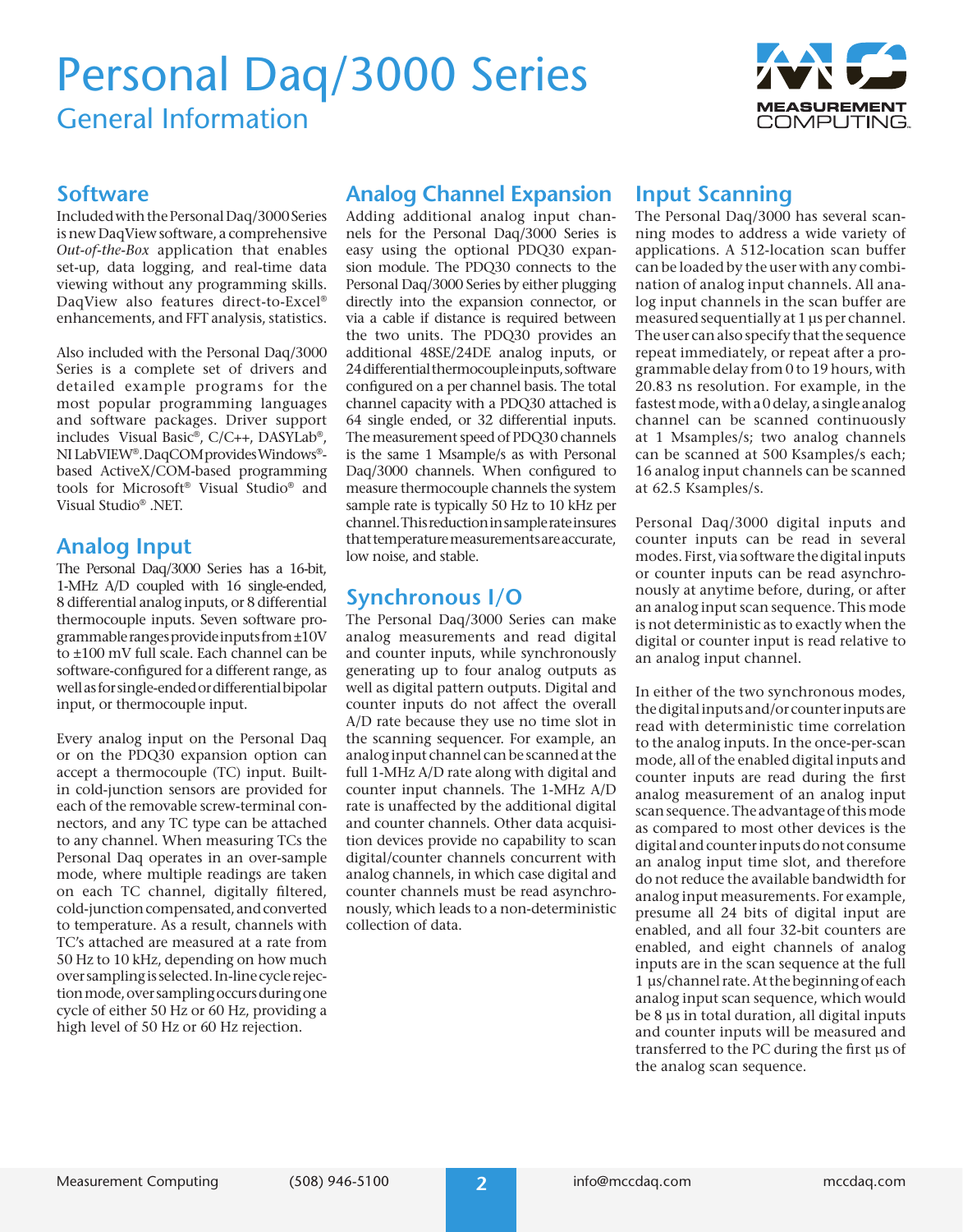



Another synchronous mode is where digital inputs are scanned every time an analog input channel is scanned. For example, if eight analog inputs are scanned at 1 µs per channel continuously, and 24 bits of digital inputs are enabled, then the 24 bits of digital inputs will be scanned at 24 bits per 1 µs. If counters are enabled in this mode, they will be scanned at once per scan, in the same manner as in the prior example.

## **Output Timing**

The digital and analog outputs on the Personal Daq/3000 can be updated asynchronously or synchronously in several modes. In the asynchronous mode, digital and analog outputs can be updated at anytime before, during, or subsequent to an analog input sequence. The maximum update rate in this mode is non-deterministic and entirely dependent on the PC processor speed, the operating system, and programming environment.

In the synchronous output modes, the outputs can be updated continuously from the PC, or as the direct result of an input from either an analog channel, digital channel, or counter channel. When updated from the PC, the user can specify the rate by which the output is updated in 20.83 ns intervals, and outputs are updated synchronously at a maximum rate of 1 µs. For example, all four 16-bit analog outputs can be generating different waveforms from PC memory, while up to 16 bits of digital pattern could be generated from PC memory concurrently. The maximum rate of output is dependent on a number of factors, including the speed of the USB implementation on the PC. Typically, a total output bandwidth of 6 Msamples/s can be achieved.

## **Low-Latency Setpoint Control Mode**

The other synchronous method of output is where either a digital, analog, or timer output is associated with any input — analog, digital or counter. The state or level of the output is determined by the level or state of an associated input. For example, a digital output can be programmed to be a logic 1 when an analog input exceeds a certain value, or when a freqency input exceeds a certain rate. In addition, hysteresis can be programmed for each limit to insure the output is stable near the transition point. Up to 8 digital outputs, 4 analog outputs, and 2 timer outputs can be programmed to respond to any analog, digital, or counter input. When analog or digital outputs are used in this mode, the user can specify two output values, determined by whether the input is above or below the limit.

The slowest rate by which an output can respond to an input is 2 µs plus the time period of a scan sequence. For example, if 4 channels of analog input are scanned continuously at 4 µs per scan, then the maximum latency between an analog input satisfying a limit, and the output responding, is  $4 + 2$  or 6 us max. The worstcase response time can also be improved in several ways. For example, if a digital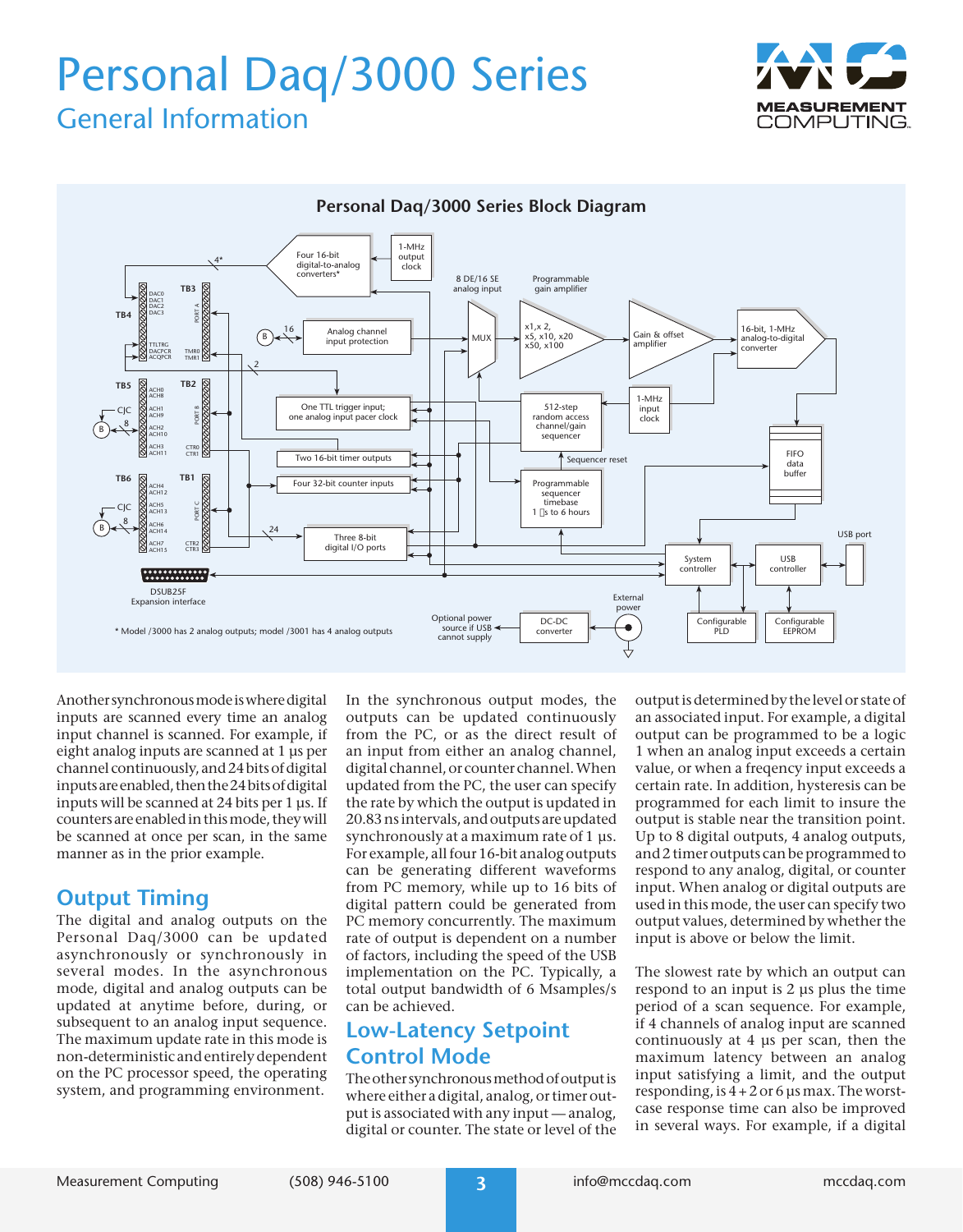

output is correlated to a digital input, then the worst-case latency can be reduced to 2 µs total if all digital inputs are scanned at the 1 µs rate without a delay period at the end of each scan.

In addition, an output status channel can be specified in the input scan sequence buffer so that users can correlate output state changes to their respective input channels within their data buffers and files. Adding the status channel takes no additional scan time and has no effect on the overall acquisition rate. The status channel can also be read asynchronously at any time during an acquisition for monitoring of the control outputs.

The advantage of this mode as compared to other boards is the response time can be in the range of 2 to 20 µs, vs. 1000 or more microseconds when using boards from other suppliers.

## **Triggering**

The Personal Daq/3000 Series supports a full complement of trigger modes to accommodate any measurement application.

**Hardware Analog Triggering.** The Personal Daq/3000 Series uses true analog triggering, whereby the trigger level programmed by the user sets an analog DAC, which is then compared in hardware to the analog input level on the selected channel. The result is analog trigger latency which is guaranteed to be less than 1.3 µs, significantly shorter than most data acquisition boards. Any analog channel can be selected as the trigger channel, including PDQ30 expansion channels. The user can program both the trigger level, as well as the edge (rising or falling), and hysteresis.

**Digital Triggering.** A separate digital trigger input line is provided, allowing TTL-level triggering with latencies guaranteed to be less than 1 µs. Both the logic levels (1 or 0), as well as the edge (rising or falling), can be programmed for the discrete digital trigger input.

**Pattern Triggering.** The user can specify a 16-bit digital pattern to trigger an acquisition, including the ability to mask or ignore specific bits.

**Software-Based Channel Level Triggering.** This mode differs from the modes described previously because the readings, analog, digital, or counter, are interrogated by the PC in order to detect the trigger event. Triggering can also be programmed to occur when one of the counters reaches, exceeds, or is within a programmed window. Any of the built-in counter/totalizer channels can be programmed as a trigger source. Triggers can be detected on scanned digital input channel patterns as well.

Normally software-based triggering results in long latencies from the time that a trigger condition is detected, until the actual capturing of data commences. However, the Personal Daq/3000 Series circumvents this undesirable situation by use of pre-trigger data. Specifically, when software-based triggering is employed, and the PC detects that a trigger condition has occurred, (which may be thousands of readings later than the actual occurrence of the signal), the Personal Daq driver automatically looks back to the location in memory where the actual trigger-causing measurement occurred. The acquired data that is presented to the user actually begins at the point where the trigger-causing measurement occurs. The maximum latency in this mode is equal to one scan period.

**Multi-Channel Triggering.** The Personal Daq can also be configured to trigger on any combination of analog, digital, and counter inputs (not on temperature measurements, however). In this mode, the maximum latency is one scan period. Triggering can occur based on a logical "and" or logical "or" of the multiple trigger conditions. For example, a trigger condition can be programmed to occur when several analog input channels reach their respective trigger level, *and* several digital inputs are in the proper logic state, *and* several counters exceed or are below a pre-programmed frequency.

**Stop Trigger.** Any of the software trigger modes described previously including scan count can also be used to stop an acquisition. Thus an acquisition can be programmed to begin on one event, such as a voltage level, and then can stop on another event, such as a digital pattern.

**Pre- and Post-Triggering Modes.** Six modes of pre- and post-triggering are supported, providing a wide variety of options to accommodate any measurement requirement. When using pre-trigger, the user must use software-based triggering to initiate an acquisition.

*No pre-trigger, post-trigger stop event.* This mode acquires data upon receipt of the trigger, and stops acquiring upon receipt of the stop-trigger event.

*Fixed pre-trigger with post-trigger stop event.* In this mode the user specifies the number of pre-trigger readings to be acquired, after which acquisition continues until a stop-trigger event occurs.

*No pre-trigger, infinite post-trigger.* No pretrigger data is acquired in this mode. Instead, data is acquired beginning with the trigger event, and is terminated when the operator issues a command to halt the acquisition.

*Fixed pre-trigger with infinite post-trigger.* The user specifies the amount of pre-trigger data to acquire, after which the system continues to acquire data until the program issues a command to halt acquisition.

*Variable pre-trigger with post trigger stop event\*.* Unlike the previous pre-trigger modes, this mode does not have to satisfy the pre-trigger number of readings before recognizing the trigger event. Thus the number of pre-trigger readings acquired is variable and dependent on the time of the trigger event relative to the start. In this mode, data continues to be acquired until the stop trigger event is detected.

*Variable pre-trigger with infinite posttrigger\*.* This mode is similar to the mode described above, except that the acquisition is terminated upon receipt of a command from the program to halt the acquisition.

\* Driver support only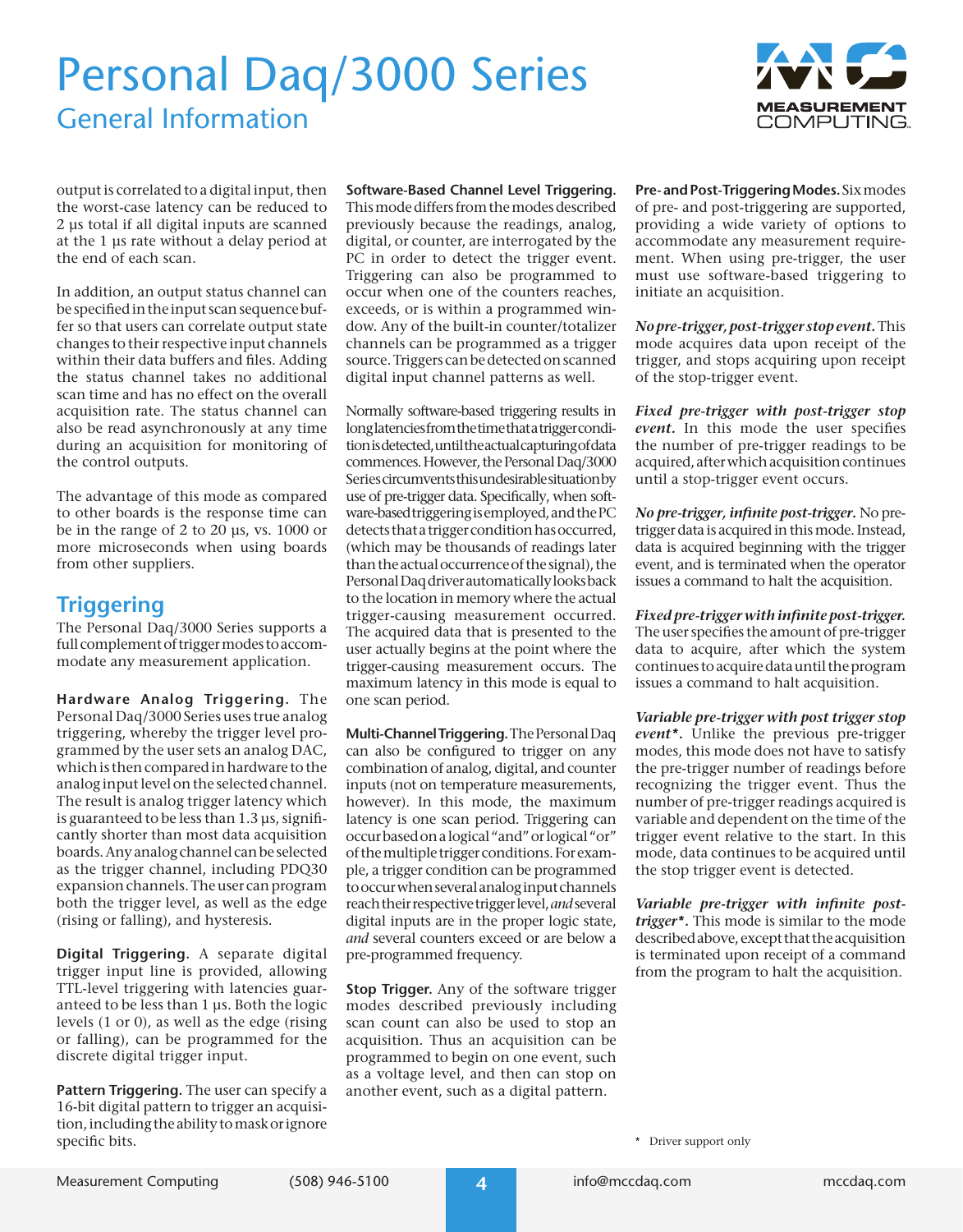

## **Calibration**

Every range on the Personal Daq/3000 is calibrated from the factory using a digital NIST traceable calibration method. This method works by storing a correction factor for each range on the unit at the time of calibration. The user can adjust the calibration of the board while in their system, without destroying the factory calibration supplied with the board. This is accomplished by having three distinct calibration tables in the Personal Daq/3000 Series on-board EPROM, one which contains the factory cal, and two which are available for user calibration. The user can select any of the three cal tables provided: factory, user, or self-cal tables by API call, or within software provided by IOtech.

Included with each Personal Daq is DaqCal softare, an easy-to-operate, user-calibration package, allowing users to calibrate their Personal Daq. Two calibration modes are supported in DaqCal. Self-cal, a user cal mode for analog inputs, can be performed automatically in minutes with included software and without the use of external hardware or instruments. Self-cal derives it's traceability through an on-board reference which has a stability of 0.005% per year. The second mode, user-cal, is for users that require traceability to international standards such as NIST. A 6-1/2 digit digital multimeter is required and user-calibration software is included with step-by-step instructions for full calibration. This process is automated when using a digital multimeter specified by IOtech\*. A 2-year calibration period is recommended for the Personal Daq/3000 Series.

## **Analog Output**

**(Personal Daq/3000 and /3001 Only)**

Two or four 16-bit, 1-MHz analog output channels are built into the Personal Daq/3000 Series with an output range from -10V to +10V. The maximum rate at which analog outputs can be updated is dependent on several factors, including the speed of your USB port. Typically, with the A/D operating at full 1 Mreading/s rates, all 4 analog outputs can be updated continuously from PC memory at 1 MHz\*\*. In addition, a program can asynchronously output a value to any of the D/As for non-waveform applications, presuming that the D/A is not

already being used in the waveform output mode. Lastly, each of the analog outputs can be used in a control mode, where their output level is dependent on whether an associated analog, digital, or counter input is above or below a user-specified limit condition.

When used to generate waveforms, the D/As can be clocked in several different modes. Each D/A can be separately selected to be clocked from one of the sources described as follows.

**Asynchronous Internal Clock.** The on-board programmable clock can generate updates ranging from 1 MHz to once every 19 hours, independent of any acquisition rate.

**Synchronous Internal Clock.** The rate of analog output update can be synchronized to the acquisition rate derived from 1 MHz to once every 19 hours.

**Asynchronous External Clock.** A usersupplied external input clock can be used to pace the D/A, entirely independent of analog inputs.

**Synchronous External Clock.** A usersupplied external input clock can pace both the D/A and the analog input.

## **Digital I/O**

Twenty four TTL-level digital I/O lines are included in the Personal Daq/3000 Series. Digital I/O can be programmed in 8-bit groups as either inputs or outputs, and can be scanned in several modes (see Input Scanning). Ports programmed as inputs can be part of the scan group and scanned along with analog input channels, or can be asynchronously accessed via the PC at any time, including when a scanned acquisition is occurring. Two synchronous modes are supported when scanned along with analog inputs. One mode is where the digital inputs are scanned at the start of each scan sequence, which means the rate at which they are scanned is dependent on the number of analog input channels, and the delay period. For example, if eight analog inputs are enabled with 0 delay period, then the digital inputs in this mode would be scanned at once per 8 µs, which is 125 kHz.

In the other synchronous mode, the enabled digital inputs are scanned synchronously with every analog input channel. So in the example above, the digital inputs would be scanned at once per  $\mu s$ , or 1 MHz.

If no analog inputs are being scanned, the digital inputs can be scanned at up to 12 Msamples/s.

The low-latency digital output mode allows a digital output to be updated based on the level of an analog, digital, or counter input. In this mode, the user associates a digital output bit with a specific input, and specifies the level of the input where the digital output changes state. The response time in this mode is dependent on the number of input channels being scanned, and can typically be in the range of 2 to 6 µs.

## **Pattern Generation**

Two of the 8-bit ports can be used to generate a 16-bit digital pattern at up to 1 MHz. The digital pattern can be read from PC RAM, or a file on the hard disk. Digital pattern generation is clocked in the same four modes as described with analog output.

### **Counter Inputs**

Four 32-bit counters are built into the Personal Daq/3000 Series. Each of the four counters will accept frequency inputs up to 20 MHz, and each counter channel can be configured in a variety of modes including counter, period, pulse width, time between edges, or multi-axis quadrature encoder. The counters can concurrently monitor time periods, frequencies, pulses, and other event-driven incremental occurrences from encoders, pulse generators, limit switches, proximity switches, and magnetic pick-ups. As with all other inputs to the Personal Daq/3000 Series, the counter inputs can be read asynchronously under program control, or synchronously as part of an analog and digital scan group based either on an internal programmable timer, or an external clock source. The use of Z-channel encoders or usage of mapped

<sup>\*</sup> Contact factory for user calibration availability

<sup>\*\*</sup> If waveform output throughput is critical to your application, contact factory for the most recent update on multi-channel DAC output rates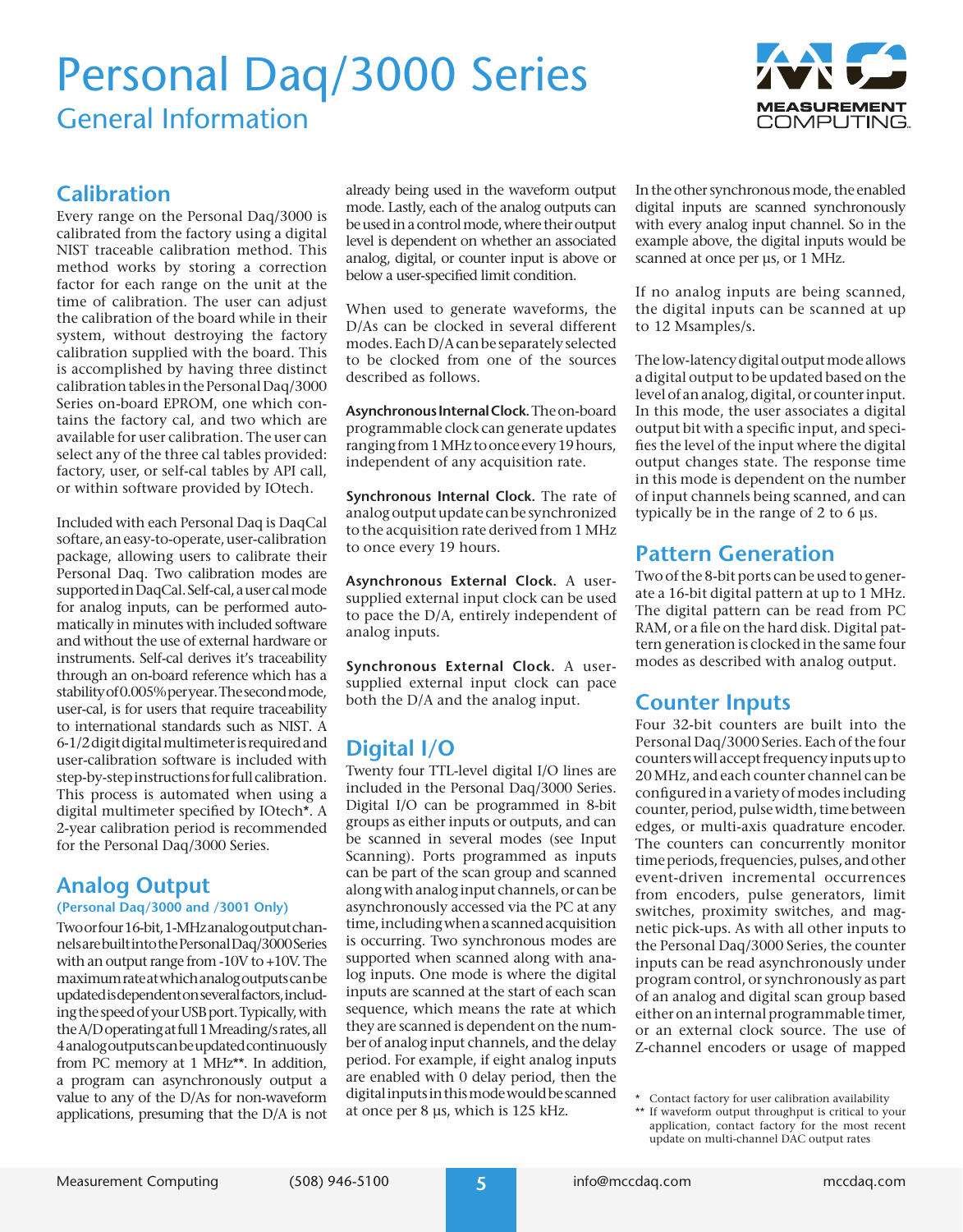# Personal Daq/3000 Series General Information & Specifications



channels requires that these channels need to be read synchronously.

The Personal Daq/3000 supports quadrature encoders with up to 2 billion pulses per revolution, 20 MHz input frequencies, and x1, x2, x4 count modes. With only A phase and B phase signals, 2 channels are supported. With A phase, B phase, and Z index signals, 1 channel is supported. Each input can be debounced from 500 ns to 25.5 ms (total of 16 selections) to eliminate extraneous noise or switch induced transients. Encoder input signals must be within -5V to +10V and the switching threshold is TTL (1.3V).

## **Timer Outputs**

Two 16-bit timer outputs are built into the Personal Daq/3000, each capable of generating different square waves with a programmable frequency range from 16 Hz to 1 MHz.

| Voltage<br>Range*     | Accuracy<br>$\pm$ (% of reading + % Range)<br>23 $\degree$ C ±10 $\degree$ C, 1 year | <b>Temperature Coefficient</b><br>±(ppm of reading + ppm Range)/°C<br>-30°C to 13°C and 33°C to $70^{\circ}$ C | Noise**<br>(cts RMS) |
|-----------------------|--------------------------------------------------------------------------------------|----------------------------------------------------------------------------------------------------------------|----------------------|
| -10V to 10V           | $0.031\% + 0.008\%$                                                                  | $14 + 8$                                                                                                       | 2.0                  |
| $-5V$ to $5V$         | $0.031\% + 0.009\%$                                                                  | $14 + 9$                                                                                                       | 3.0                  |
| $-2V$ to $2V$         | $0.031\% + 0.010\%$                                                                  | $14 + 10$                                                                                                      | 2.0                  |
| $-1V$ to $1V$         | $0.031\% + 0.02\%$                                                                   | $14 + 12$                                                                                                      | 3.5                  |
| -500 mV to 500 mV     | $0.031\% + 0.04\%$                                                                   | $14 + 18$                                                                                                      | 5.5                  |
| -200 mV to 200 mV     | $0.036\% + 0.05\%$                                                                   | $14 + 12$                                                                                                      | 8.0                  |
| $-100$ mV to $100$ mV | $0.042\% + 0.10\%$                                                                   | $14 + 18$                                                                                                      | 14.0                 |
|                       |                                                                                      |                                                                                                                |                      |

\* Specifications assume differential input single channel scan, 1-MHz scan rate, unfiltered, CMV=0.0V, 30 minute warm-up, exclusive of noise, range -FS to +FS

\*\* Noise reflects 10,000 samples at 1-MHz, typical, differential short

### **Specifications General**

| Power Consumption <sup>1</sup> |                                                    |  |
|--------------------------------|----------------------------------------------------|--|
| Model                          | <b>Power Consumption</b><br>(Typical) <sup>2</sup> |  |
| /3000                          | 2500 mW                                            |  |
| /3001                          | 3000 mW                                            |  |
| /3005                          | 2000 mW                                            |  |
| /3000 + PDQ30                  | 2900 mW                                            |  |
| /3001 + PDQ30                  | 3400 mW                                            |  |
| $/3005 + PDQ30$                | 2400 mW                                            |  |

1. The power consumption listed is for a single Personal Daq/3000 Series device, or for a single device connected to a PDQ30 expansion module.

2. An optional power adapter (TR-2) will be required if the USB port cannot supply adequate power. USB2 ports are, by USB2 standards, required to supply 2500 mW (nominal at 5V, 500 mA).

#### **Environment**

- **Operating Temperature:** -30 to +70 ˚C **Storage Temperature:** -40 to +80 ˚C
- **Relative Humidity:** 0 to 95% non-condensing
- **Communications**: USB 2.0 high-speed mode (480 Mbps) if available, otherwise USB 1.1 full-speed mode (12 Mbps)
- **Acquisition Data Buffer**: 1 MSample
- **Vibration**:MIL STD 810E Category 1 and 10

**Signal I/O Connector**:6 banks of removable screwterminal blocks

- **External Power**
- **Connector:** Switchcraft#RAPC-712
- **Power Range:** 6 to 16 VDC (used when USB port supplies insufficient power, or when an independent power supply is desired) **Over-Voltage:** 20V for 10 seconds, max
- **Expansion Connector**: 25-pin DSUB, female

**Dimensions:** 269 mm W x 92 mm D x 45 mm H  $(10.6'' \times 3.6'' \times 1.6'')$ 

**Weight:** 431g (0.95 lbs)

#### **Analog Inputs**

- **Channels**: 16 single-ended or 8 differential, programmable on a per-channel basis as single-ended or differential
- **Expansion**: An additional 48 analog inputs per module via optional PDQ30 module, expansion channel features are identical to those of the main channels

**Expansion Connector**: 25-pin DSUB, female **Over-Voltage Protection**: ±30V without damage **Voltage Measurement Speed**: 1 µs per channel

**Ranges**:Software or sequencer selectable on a per-channel basis,  $\pm 10V$ ,  $\pm 5V$ ,  $\pm 2V$ ,  $\pm 1V$ ,  $\pm 0.5V$ ,  $\pm 0.2V$ ,  $\pm 0.1V$ **Input Impedance**: 10M Ohm single-ended; 20M Ohm

- differential
- **Total Harmonic Distortion**: -80 dB, typ for ±10V range, 1 kHz fundamental
- **Signal to Noise and Distortion**: 72 dB, typ for ±10V range, 1 kHz fundamental
- **Bias Current**: 40 pA typical (0 to 35 ˚C)
- **Crosstalk**: -75 dB typ DC to 10 kHz
- **Common Mode Rejection**: -70 dB typ DC to 1 kHz

| Maximum Usable Input Voltage<br>+ Common Mode Voltage |                             |  |
|-------------------------------------------------------|-----------------------------|--|
| Ranges                                                | Maximum (CMV + Vin) $\vert$ |  |
| 5, 10V                                                | 10.5V                       |  |
| 0.1, 0.2, 0.5, 1, 2V                                  | 6 OV                        |  |

#### **TC Types and Accuracy†**

|      | $\sim$ 1, p co and recently |            |                           |
|------|-----------------------------|------------|---------------------------|
| TC   | Temperature                 | Accuracy   | Noise.                    |
| Type | Range $(^{\circ}C)$         | $(\pm$ °C) | Typical $(\pm ^{\circ}C)$ |
| J    | $-200$ to $+760$            | 1.7        | 0.2                       |
| К    | $-200$ to $+1200$           | 1.8        | 0.2                       |
| T    | $-200$ to $+400$            | 1.8        | 0.2                       |
| E    | $-270$ to $+650$            | 1.7        | 0.2                       |
| R    | $-50$ to $+1768$            | 4.8        | 1.5                       |
| S    | $-50$ to $+1768$            | 4.7        | 1.5                       |
| Ν    | $-270$ to $+1300$           | 2.7        | 0.3                       |
| B    | $+300$ to $+1400$           | 3.0        | 1.0                       |
|      |                             |            |                           |

† Assumes 16384 oversampling applied, CMV = 0.0V, 60 minute warm-up, still environment, and 25 °C ambient temperature; excludes thermocouple error;  $TC_{N} = 0$  °C for all types except B (1000 ˚C), TR-2 for External Power

#### **A/D Specifications**

**Type:** Successive approximation **Resolution:** 16 bit **Maximum Sample Rate:** 1 MHz **Nonlinearity (Integral):** ±2 LSB max **Nonlinearity (Differential):** ±1 LSB max

#### **Input Sequencer**

Analog, digital, and counter inputs can be scanned synchronously, based on either an internal programmable timer or an external clock source. Analog and digital outputs can be synchronized to either of these clocks.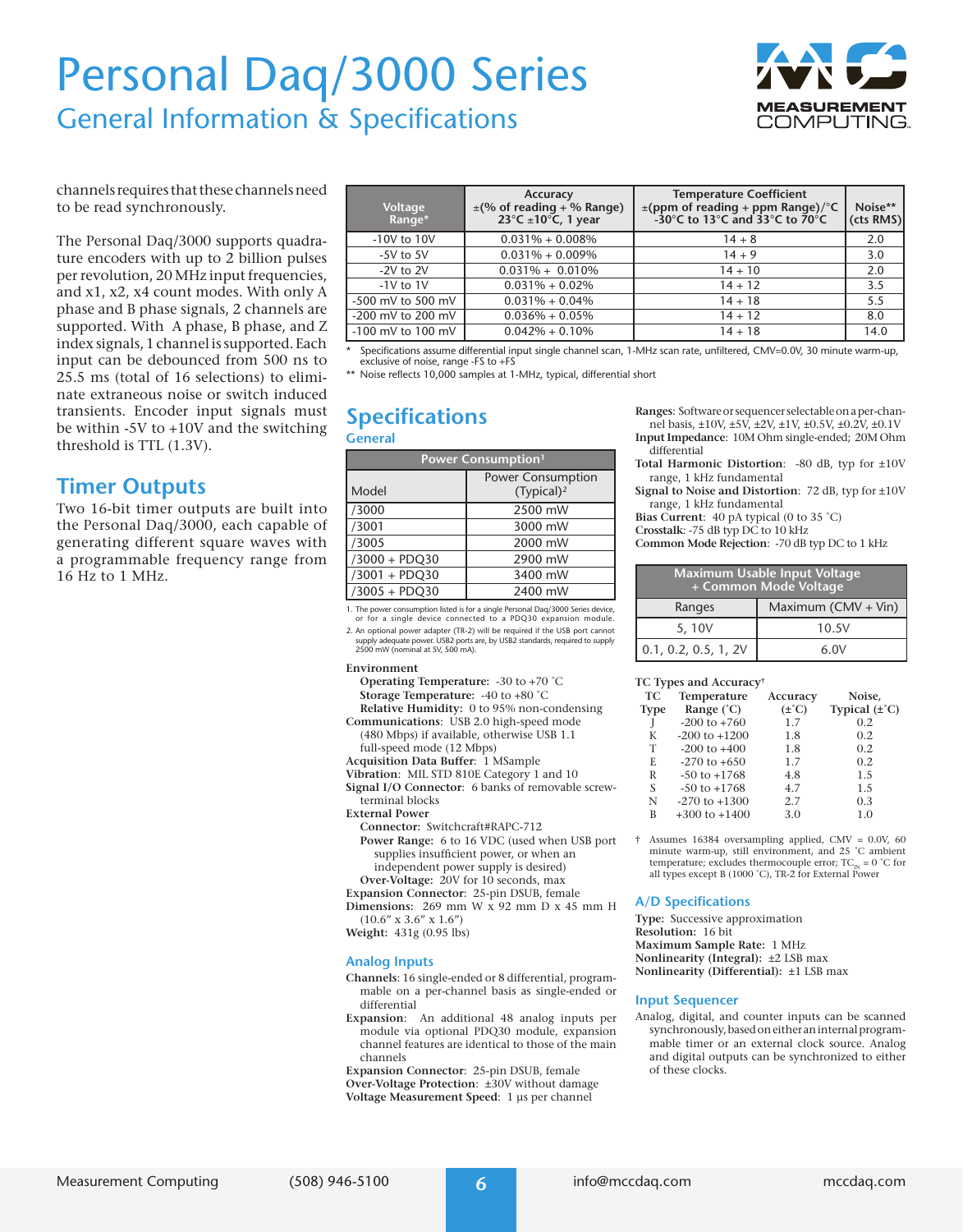# Personal Daq/3000 Series Specifications



#### **Scan Clock Sources:** 2

**Note:** The maximum scan clock rate is the inverse of the minimum scan period. The minimum scan period is equal to 1 µs times the number of analog channels. If a scan contains only digital channels then the minimum scan period is 250 ns.

#### **1. Internal, programmable**

- Analog Channels from 1 µs to 19 hours in 20.83 ns steps
- Digital Channels and Counters from 250 ns to 19 hours in 20.83 ns steps
- **2. External, TTL level input**
- Analog Channels down to 1 µs min

Digital Channels and counters down to 250 ns min **Programmable Parameters per Scan:** Channel (random order), gain

- **Depth:** 512 locations
- **On-Board Channel-to-Channel Scan Rate**
	- **Analog:** 1 MHz max

**Digital:** 4 MHz if no analog channels are enabled, 1 MHz with analog channels enabled

**External Acquisition Scan Clock Input**

#### **Maximum Rate**: 990 kHz

- **Clock Signal Range:** Logical zero 0V to 0.8V; logical one 2.4V to 5.0V
- **Minimum Pulse Width:** 50 ns high, 50 ns low

#### **Triggering**

- **Trigger Sources:** 7, individually selectable for starting and stopping an acquisition. Stop acquisition can occur on a different channel than start acquisition; stop acquisition can be triggered via modes 2, 4, 5, or 6 described below.
- **1. Single-Channel Analog Hardware Trigger** Any analog input channel can be software programmed as the analog trigger channel, including any of the analog expansion channels. **Input Signal Range:** -10 to +10V max **Trigger Level:** Programmable (12-bit resolution) **Hysteresis:** Programmable (12-bit resolution) **Latency:** 350 ns typ, 1.3 µs max **Accuracy:** ±0.5% of reading, ±2 mV offset **Noise:** 2 mV RMS
- **2. Single-Channel Analog Software Trigger** Any analog input channel, including any of the analog expansion channels, can be selected as the software trigger channel. If the trigger channel involves a calculation, such as temperature, then the driver automatically compensates for the delay required to obtain the reading, resulting in a maximum latency of one scan period.

**Input Signal Range:** Anywhere within range of the selected trigger channel

- **Trigger Level:** Programmable (16-bit resolution), including "window triggering" Latency: One scan period max
- **3. Single-Channel Digital Trigger**

A separate digital input is provided for digital triggering.

- **Input Signal Range:** -15V to +15V
- **Trigger Level:** TTL
- **Minimum Pulse Width:** 50 ns high, 50 ns low **Latency:** 100 ns typ, 1.1 µs max
- **4. Digital Pattern Triggering**
	- 8- or 16-bit pattern triggering on any of the digital input ports. Programmable for trigger on equal, above, below, or within/outside of a window. Individual bits can be masked for "don't care" condition. **Latency:** One scan period max

#### **5. Counter/Totalizer Triggering**

Counter/totalizer inputs can trigger an acquisition. User can select to trigger on a frequency or on total counts that are equal, above, below, or within/outside of a window.

- **Latency:** One scan period, max
- **6. Software Triggering**
- Trigger can be initiated under program control. **7. Multi-Channel Triggering**
- Up to 16 channels can be used to generate a trigger condition for any combination of analog, digital, or counter inputs. Multiple channels can either be combined in a logical "or" or "and" condition, with hysteresis programmable per channel. Maximum latency in this mode is one scan period.

#### **Analog Outputs**

#### **(/3000 and /3001 models only)**

- Analog output channels are updated synchronously relative to scanned inputs, and clocked from either an internal clock, or an external clock source. Analog outputs can also be updated asynchronously, independent of any other scanning in the system. Streaming from disk or memory is supported, allowing continuous waveform outputs (limited only by available PC system resources). **Channels**
- **Personal Daq/3000:** 2 DAC channels **Personal Daq/3001:** 4 DAC chanels
- **Resolution:** 16 bits
- **Data Buffer:** PC-based memory
- **Output Voltage Range:** ±10V
- **Output Current**: ±1 mA; sourcing more current (1 to 10 mA) may require a TR-2 power adapter option
- **Offset Error:** ±0.0045V max
- **Digital Feedthrough:** <10 mV when updated
- **DAC Analog Glitch:** <12 mV typical at major carry **Gain Error:** ±0.01%
- **Update Rate:** 1 MHz max, 19 hours min (no minimum with external clock), resolution 20.83 ns
- 
- **Settling Time:** 2 µs to rated accuracy
- **Clock Sources:** 4, programmable
	- **1.** Internal D/A clock, independent of scanning input clock
	- **2.** Internal scanning input clock
	- **3.** External D/A input clock, independent of external scanning input clock
	- **4.** External scanning input clock

### **Digital I/O**

- **Channels**: 24
- **Ports**: 3 x 8-bit, each port is programmable as input or output
- **Input Scanning Modes**: 2 programmable
	- 1. Asynchronous, under program control at any time relative to input scanning
	- 2. Synchronous with input scanning
- **Input Characteristics**: 220 Ohm series resistor, 20 pF to common
- **Logic Keeper Circuit**: Holds the logic value to 0 or 1 when there is no external driver.
- **Input Protection**: ±15 kV ESD clamp diodes
- **Input Levels**
- **Low:** 0 to 0.8V
- **High:** +2.0V to +5.0V
- **Output Levels**
	- **Low:** <0.8V
	- **High:** >2.0V
- **Output Characteristics**: Output 1.0 mA per pin; sourcing more current (1 to 10 mA) may require a TR-2 power adapter option

Measurement Computing (508) 946-5100 **7** info@mccdaq.com mccdaq.com

#### **Sampling**: 4 MHz, max

**Update Rate**: 4 MHz, max, 19 hours min (no minimum with external clock); resolution: 20.83 ns

#### **Pattern Generation Output**

Two of the 8-bit ports can be configured for 16-bit pattern generation. The pattern can also be updated synchronously with an acquisition at up to 4 MHz.

#### **Counter**

- Each of the four high speed, 32-bit counter channels can be configured for counter, period, pulse width, time between edges, or multi-axis quadrature encoder modes. Counter inputs can be scanned synchronously along with analog and digital scanned inputs, based on an internal programmable timer, or an external clock source.
- **Channels:** 4 x 32-bit
- **Input Frequency:** 20 MHz max
- **Input Signal Range:** -5V to +10V
- **Input Characteristics:** 10k Ohm pull-up, 200 Ohm series resistor, ±15 kV ESD protection
- **Trigger Level:** TTL
- **Minimum Pulse Width:** 25 ns high, 25 ns low
- **Debounce Times:** 16 selections from 500 ns to 25.5 ms; positive or negative edge sensitive; glitch detect mode or debounce mode
- **Time Base Accuracy:** 50 ppm (0 to 50 ˚C)
- **Five Programmable Modes:** Counter, Period, Pulsewidth, Timing, Encoder
	- **Counter Mode Options:** Totalize, Clear on Read, Rollover, Stop at all Fs, 16- or 32-bit, any other channel can gate or decrement the counter
	- **Period Mode Options:** Measure x1, 10, 100, or 1000 periods, 16- or 32-bit, 4 different time bases to choose from: 20.83 ns, 208.3 ns, 2.083 µs, 20.83 µs, any other channel can gate the period measurement
	- **Pulsewidth Mode Options:** 16- or 32-bit values, 4 time bases to choose from: 20.83 ns, 208.3 ns, 2.083 µs, 20.83 µs, any other channel can gate the pulsewidth measurement
	- **Timing Mode Options:** 16- or 32-bit values, 4 time bases to choose from: 20.83 ns, 208.3 ns, 2.083 µs, 20.83 µs
	- **Encoder Mode Options:** x1, 2, 4 options, 16- or 32-bit values, Z-channel clearing of counter, any other channel can gate the counter

#### **Multi-axis Quadrature Encoder Inputs:**

1 channel with A (phase), B (phase), and Z (index)

**High-Level Output Voltage:** 2.0V min @ -1.0 mA;

See the PDQ30 data sheet for complete specifications.

**Low-Level Output Voltage:** 0.4V max @ 400 µA

- 2 channel with A (phase) and B (phase)
- x1, x2, and x4 count modes
- Single-ended TTL

#### **Frequency/Pulse Generators**

#### **Channels:** 2 x 16-bit

(programmable)

**PDQ30**

2.9V min @ -400 µA

**Output Waveform:** Square wave **Output Rate:** 1-MHz base rate divided by 1 to 65,535